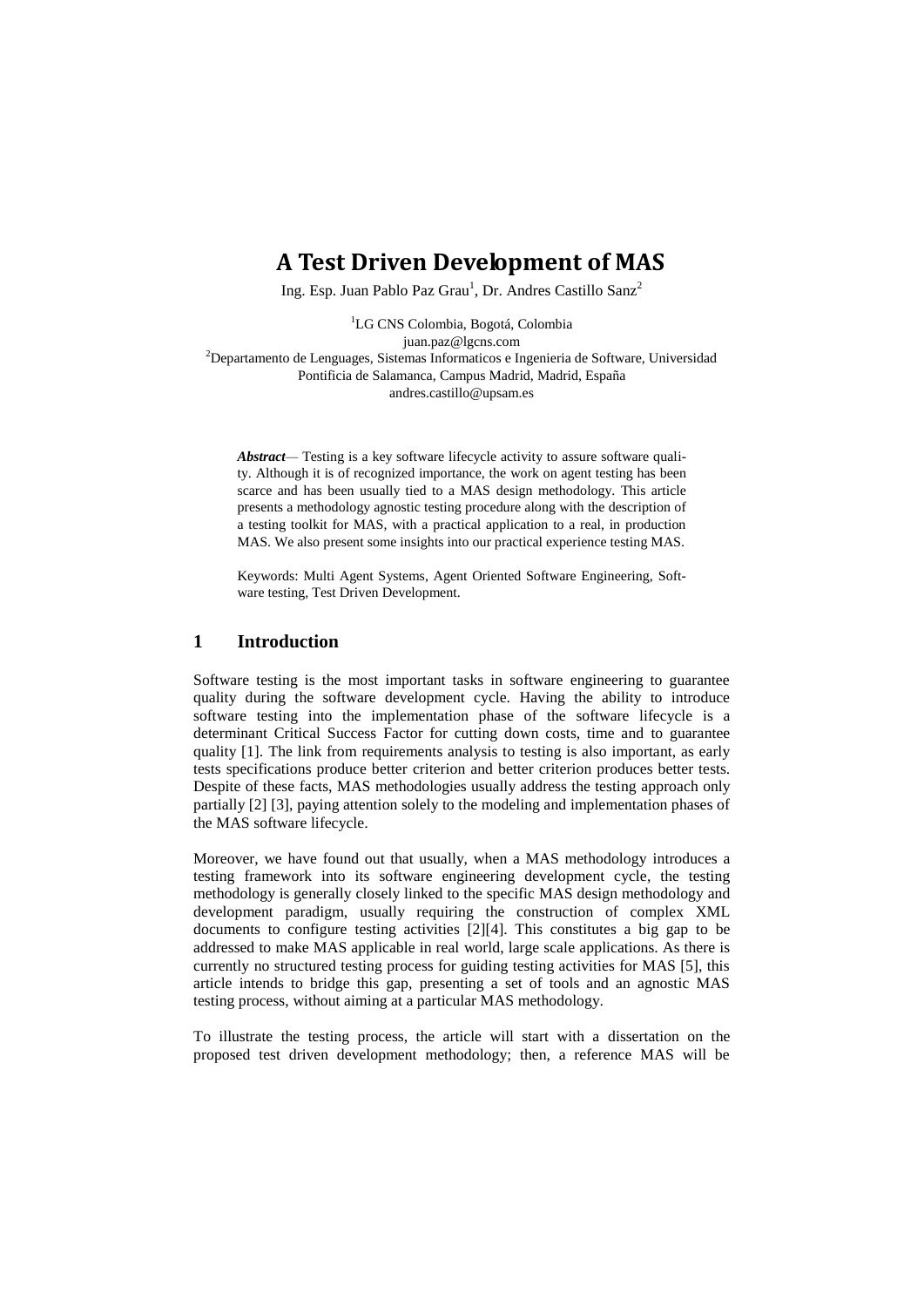introduced. After that, the design and components of the testing toolkit for MAS that was developed will be shown; next, remarks about the testing procedure that was conducted will be revealed and discussed. Finally, the conclusions will be presented.

# **2 Test Driven MAS Development**

When approaching MAS testing, there are some issues that arise immediately. The first issue is the fact that agents communicate with its surrounding entities via message passing, instead of doing it by method invocation [3][5][6]. This makes Object Oriented testing not directly applicable when tackling the problem of MAS testing. To overcome this limitation, we constraint our agents to be polite, that is, they always respond to messages they receive; this way, we can base our testing tools on analyzing the ACL messages we receive from agents when they are excited by a request. This is not an arbitrary approach; other software entities communicate also by message passing; web services and other artifacts work this way and there are specialized frameworks targeted for these entities extending the xUnit framework.

Another issue is that although agents cooperate with other agents, it is possible for them to run correctly when isolated, but incorrectly when inserted into a community. This means that to correctly test some agents, it is necessary to create a test scenario where a set of mock agents mimic the agent's community, resulting in complex test cases. By using as a development constraint that agents should be polite, we ensure simpler test cases and detect failures more easily.

Finally, some specific kinds of agents pose challenges to the testing activity [5] [6]. Smart agents may learn as they advance during their execution, producing different outputs between executions; on the other hand, scaled agents –agents that work isolated from their environment- provide little or no observable primitives to the outside world which can be analyzed in a test case. These special cases will not be covered in this paper.

### **2.1 An approach to MAS testing**

There are currently two approaches for MAS testing [6]; structured or active (based on test cases) and simulation based or passive (based on running the MAS and analyzing system output). We analyzed both approaches and found no reason for them to be mutually exclusive; moreover, a MAS testing procedure should include both. With active testing, we use test fixtures [7] to set up the agent's environment to an initial state, and then evaluate the agent's response to this state. The set of test cases can be derived from the analysis and design artifacts, allowing the behavior of the MAS to be dynamically evaluated. Concurrently, passive testing is performed to watch agent interactions during test case execution. This implies that a MAS platform should be running while monitoring tools are used to trace the test case execution. This allows the detection of abnormal behaviors or interactions while the test case is running.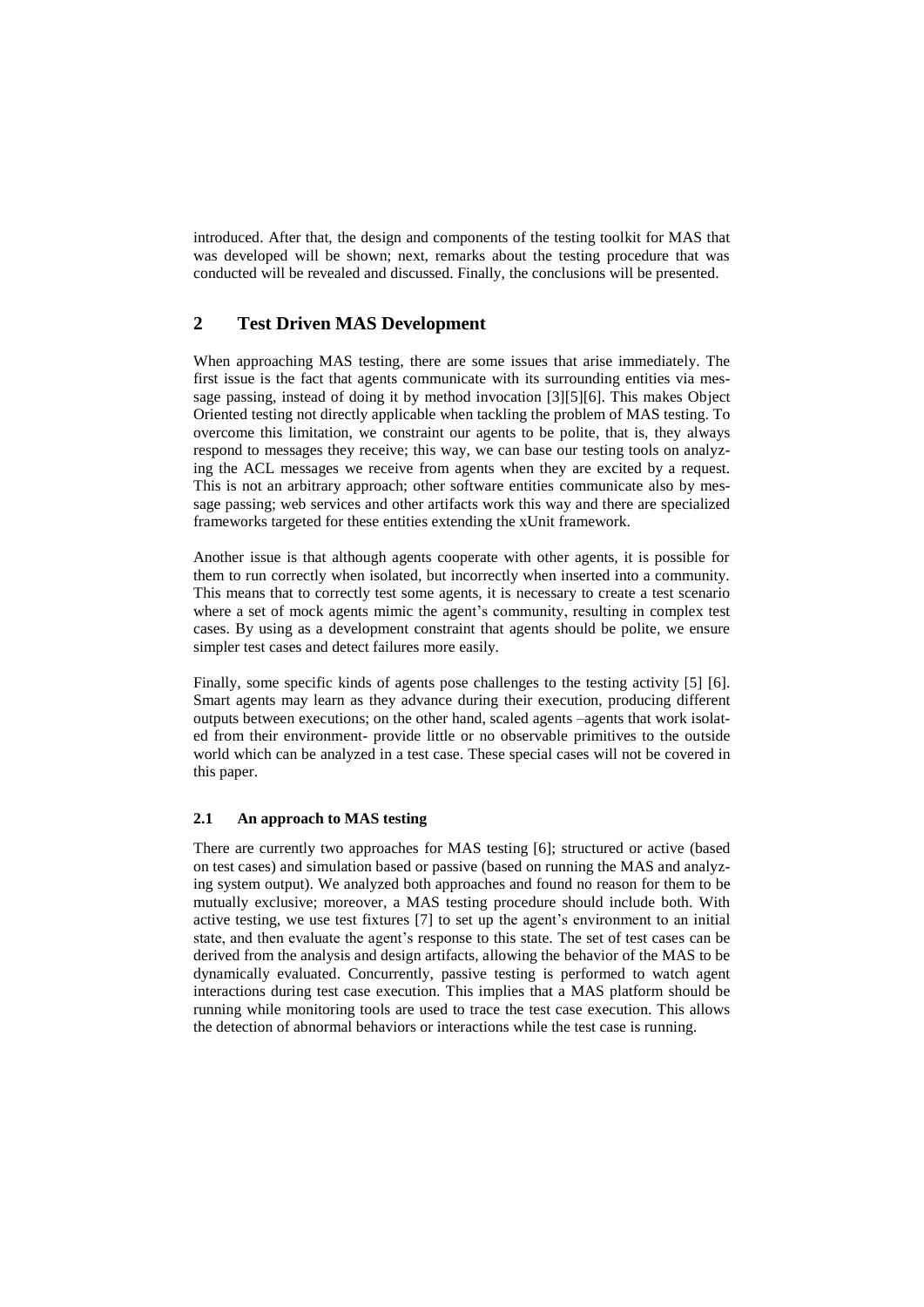Our reference model for MAS testing departs from the V-model [8]. It gives a simple and structured view of the testing process, presenting an abstraction of the activities in MAS testing which can be later assembled depending on the specifics of each development effort. Our V-model for MAS testing is depicted in figure 1. We begin our proposed approach with the agent's internal components, specifically, the components that can be tested outside of the targeted agent platform; i.e. agent behaviors can't be tested during this phase, as they have to be triggered according to the agent's plans. At the next test phase, the agent testing takes place. At this stage, we test the agent in isolation from the other agents in the platform under construction; specifically, we test to see if the agent sends the correct responses (i.e. the correct behaviors are activated and the intended protocols are enacted) when receiving a message. At the next stage, sets of agents are tested to ensure they work as expected. Finally, acceptance test is performed to check if the Multi Agent System works at the target environment and the artifacts that interact with the MAS perform their interactions as expected.



**Fig. 1.** MAS Testing V-Model

#### **Internal agent components testing.**

An agent is a complex set of objects integrated by complex sets of relationships. All these objects must be unit tested before assembly the agent. Testing that the compounding objects meet their contract allows the implementation process to continue into the agent's core functionalities. Internal agent components testing are the finest grain testing and the only one that can be considered white box testing.

#### **Agent testing.**

This is the most basic test that needs to be performed in-container on a test agent platform. The agent is the smallest building block of MAS [5], so it should be internally coherent and be tested as a whole before coupling it with the rest of the system. In the same way as an object has a contract to fulfill, an agent also has an *Agent Contract*: *The agent has to correctly handle all messages passed and return the messages expected*. At this testing stage, we test if the agent is capable of sensing its environment and fulfilling its goals.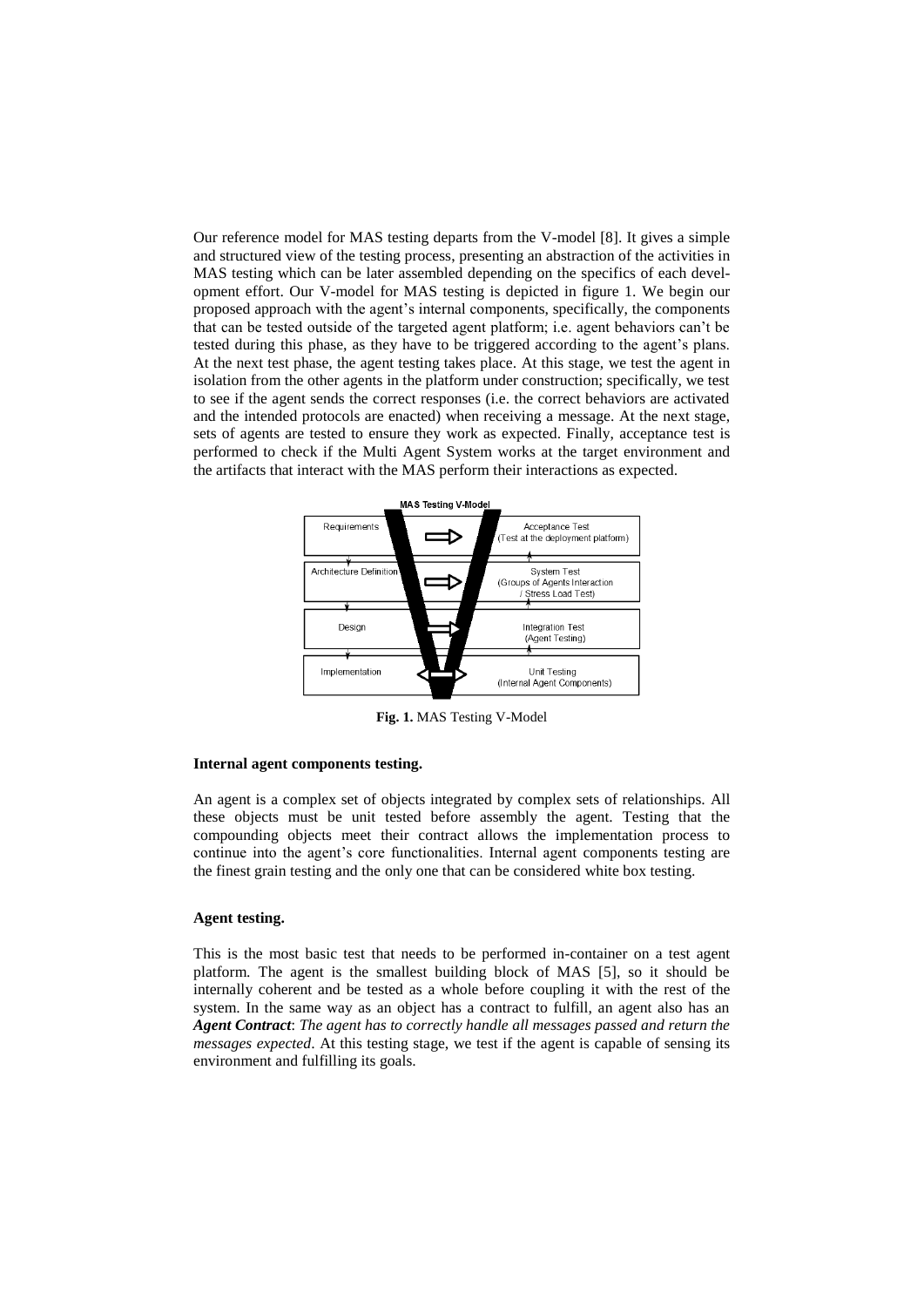To perform agent testing, we rely on stub agents to handle requests and responses to the agent. As the agent is a complex construction, a mock agent usually doesn't suffices to deal with this task; by means of the stub agent we establish a conversation with the Agent under Test (AUT) performing a set of "canned" (previously defined) request/responses and analyzing the responses received from the AUT [3]. If a complex conversation needs to be enacted, the stub agent can create a set of Mock Agents to interact with the AUT. This allows us to test a single agent role per test case. An important objective that arises when performing Agent TDD (Test Driven Development) is the need to question the agent after a complex interaction to get an insight into its current state to determine whether it is correct, as the agent's task executions are black boxes.

#### **System testing.**

The aim of system testing is to assemble a set of agents and start testing their interactions [5]. At this stage, the real agents are deployed in the agent platform to guarantee they follow the agreed interactions and semantics and the regulation enforcements of the system. The behaviors of the system are evaluated not from a single agent but from a collective behavior point of view. It is also the moment to test the quality properties and perform stress/load testing on the MAS that will act as interaction points with other components of the enterprise architecture.

This stage also is where agent integration testing takes place. The test cases at this point require much time devoted to passive testing, allowing the agents to interact with each other and monitoring messages exchanges; when a sufficient number of interactions have taken place between agents, then we switch to active testing and ask the agent about its state to demonstrate that the observed behavior matches the internal state of the agent. This allows testing agent dependencies and environmental mediated interactions. Some challenges of this testing stage are the integration of scaled agents, as they rarely or never interact with other agents, mobile agents and testing agents that have not yet been implemented. These yet to be implemented agents can be replaced with mock or stub agents, but the design of such agents may become a very complex task.

#### **Acceptance test.**

When the development of a MAS is finished, it should be deployed on a platform as part of an enterprise architecture and interact with other artifacts already deployed there, or with artifacts developed specifically to interact with the MAS. Apart from the non-functional requirements, the functional requirements of the system must be tested. Functional requirements should be tested against the MAS' use cases [9].

The input to the MAS acceptance tests are the use cases; the domain model allows the creation of test objects to exercise the use cases and coverage metrics should be taken into account to ensure all use cases flows are exercised and therefore, all test cases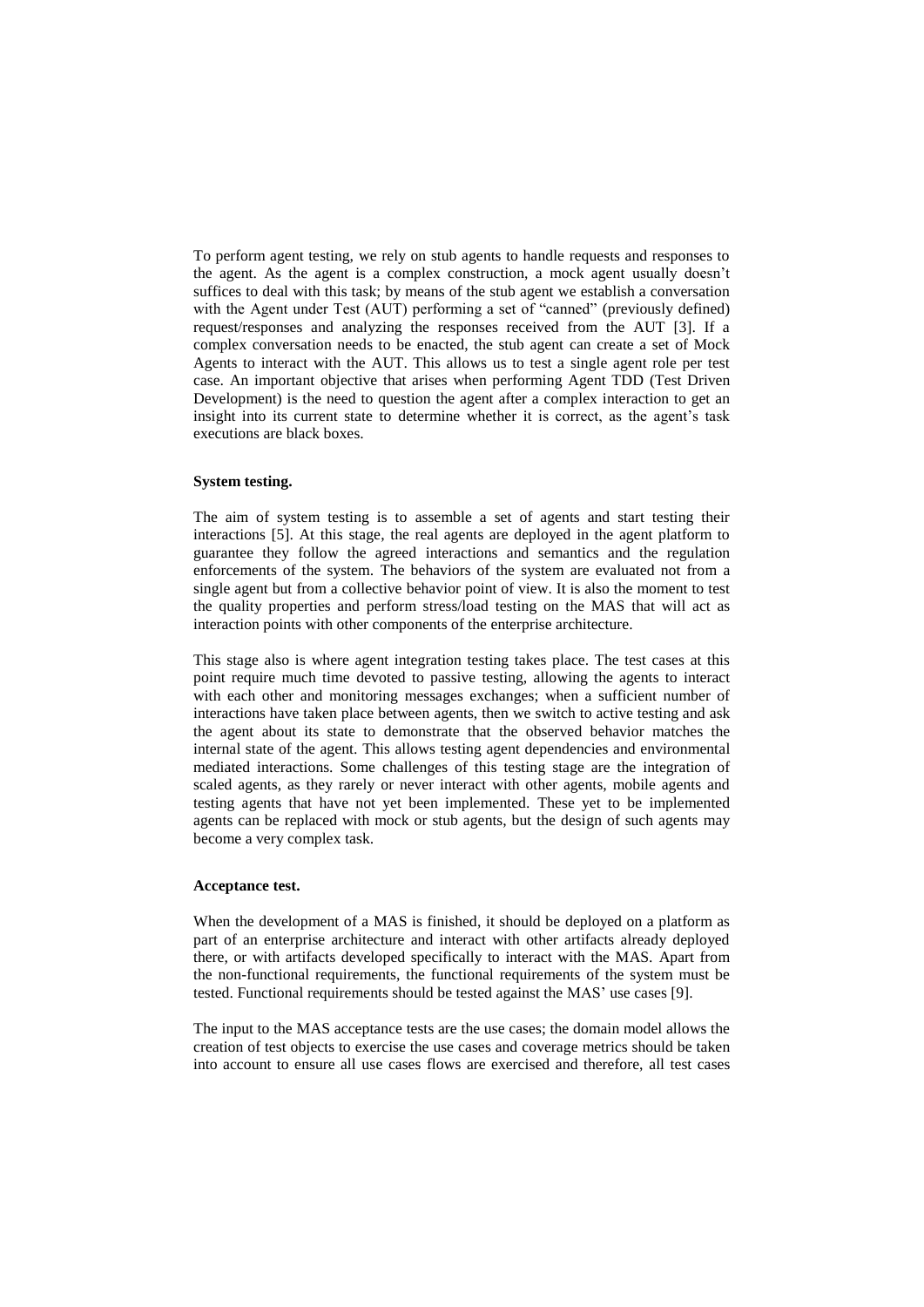have been identified and exercised to ensure the system meets the functional requirements. Special care should be taken to include some negative, misuse cases [9] to test the system against incorrect usage or attacks. The negative use cases will allow the MAS to demonstrate its resilience and failure control mechanism features, and if it is part of the requirements, the enforcement of the MAS´ policies.

# **3 Reference Multi Agent System**

In the reference application, the MAS is a software component; the design allows many clients to consume data generated and handled by the MAS. The application monitors events and alarms triggered during the daily operation of the automatic fare collection (AFC) system deployed in Bogotá's Public Transportation Integrated System (SITP). The backend of the system is a MAS that queries the system middleware and generates event listings. This structure has two benefits: the event inquiry processing is encapsulated into the MAS, relieving the front application from connecting to the middleware, and on the other hand, the application monitoring panel can be easily exchangeable. The MAS' Use Case is shown in figure 2. The use cases follow:



**Fig. 2.** Monitoring MAS Use Case

#### **3.1 Use Cases**

- **Monitor offline devices:** The system periodically requests the middleware to provide a list of devices that are late to communicate with the center on a given time threshold. The list is stored and sent to the monitoring application on demand.
- **Monitor transaction status:** The system periodically asks the middleware to get the transaction load of each transaction type. The last transaction values are stored on a hash map and sent to the monitoring application on demand.
- Monitor events: A basic use case that collects events from the system middleware and stores the event details on a list. The list items are sent to the monitoring application on demand, according to the filters specified.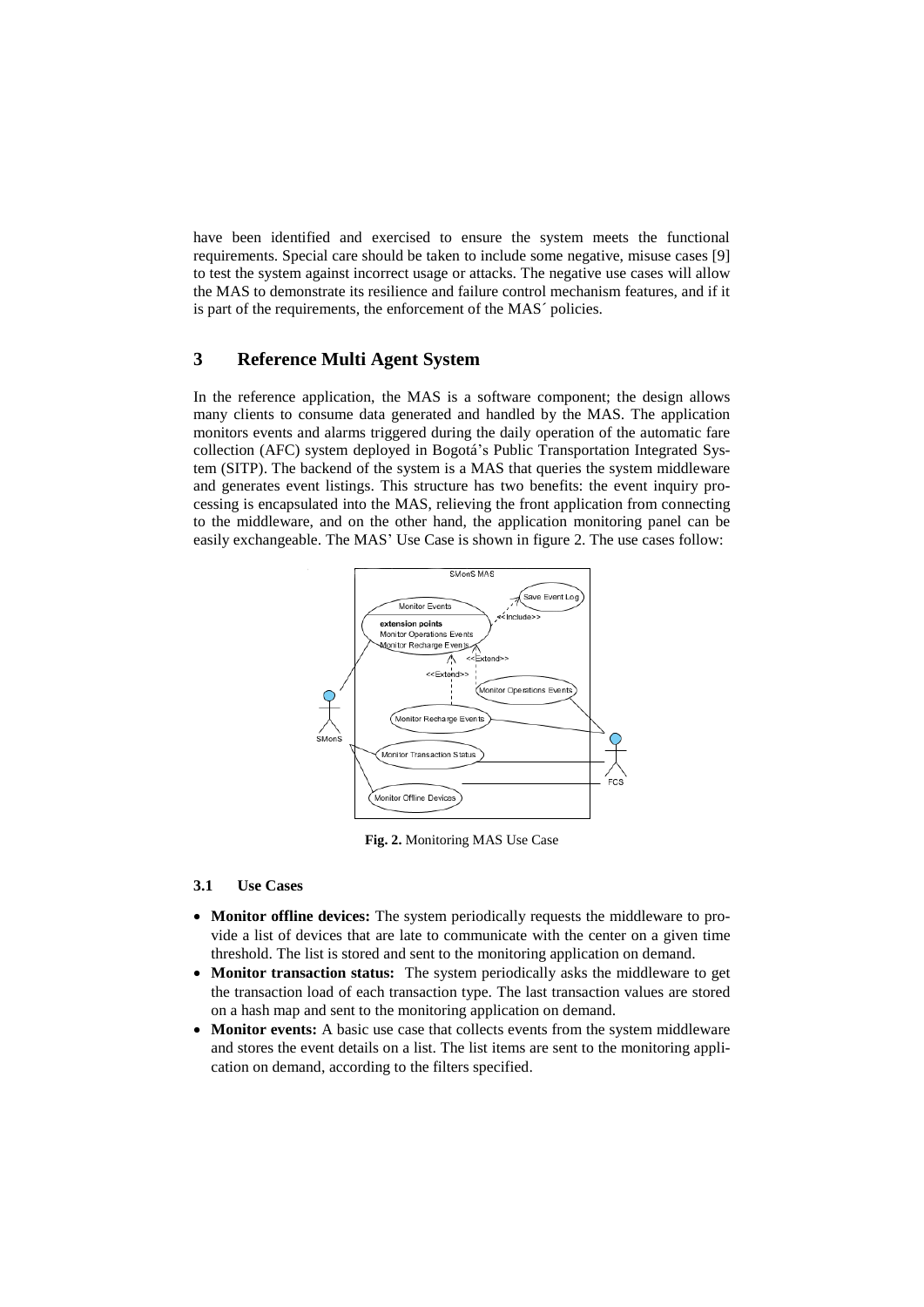- Save event log: It is triggered by the "Monitor Events" use case to store the event list after operations closing. After the event list is stored, it is cleared.
- **Monitor recharge events:** an extension from the Monitor Events use case. It solicits card recharge and sale devices events from the middleware and delivers them to the "Monitor Events" use case to manage the events.
- **Monitor operations events:** an extension from the Monitor Events use case. It solicits specific operational events (e.g. alarms, failures, etc.) from the middleware and delivers them to the "Monitor Events" use case to manage the events.

This division of monitoring functions has the goal of allowing us to broaden the system further to monitor other events in the future; it also allows us to configure the system to select which type of events we would like to monitor on a given front panel. The agents that compose the Multi Agent System are depicted on figure 3. The Proxy Agent depicted in the diagram is a stub agent that takes the role of the principal actor depicted in figure 2. It is a foreign agent, but as it interacts with the MAS hosted agents, it is included in the diagram.



**Fig. 3.** Monitoring MAS Agent Organization

#### **3.2 Agent Organization / Agent Tasks**

- **Monitor Agent:** Is an abstract agent from which monitoring agents are extended.
- **Operations Monitor Agent:** Requests operational events from the middleware. When an event triggers, sends notifications to agents that have subscribed to it.
- **Recharge Monitor Agent:** Requests recharge and sale specific events from the middleware. When an event triggers, sends notifications to agents that have subscribed to it.
- **Monitor Manager Agent:** Subscribes to monitor agents of interest. Organizes a list of events and sends the list to agents that request it. Also, sends requests to the Workbook Agent to save the event list.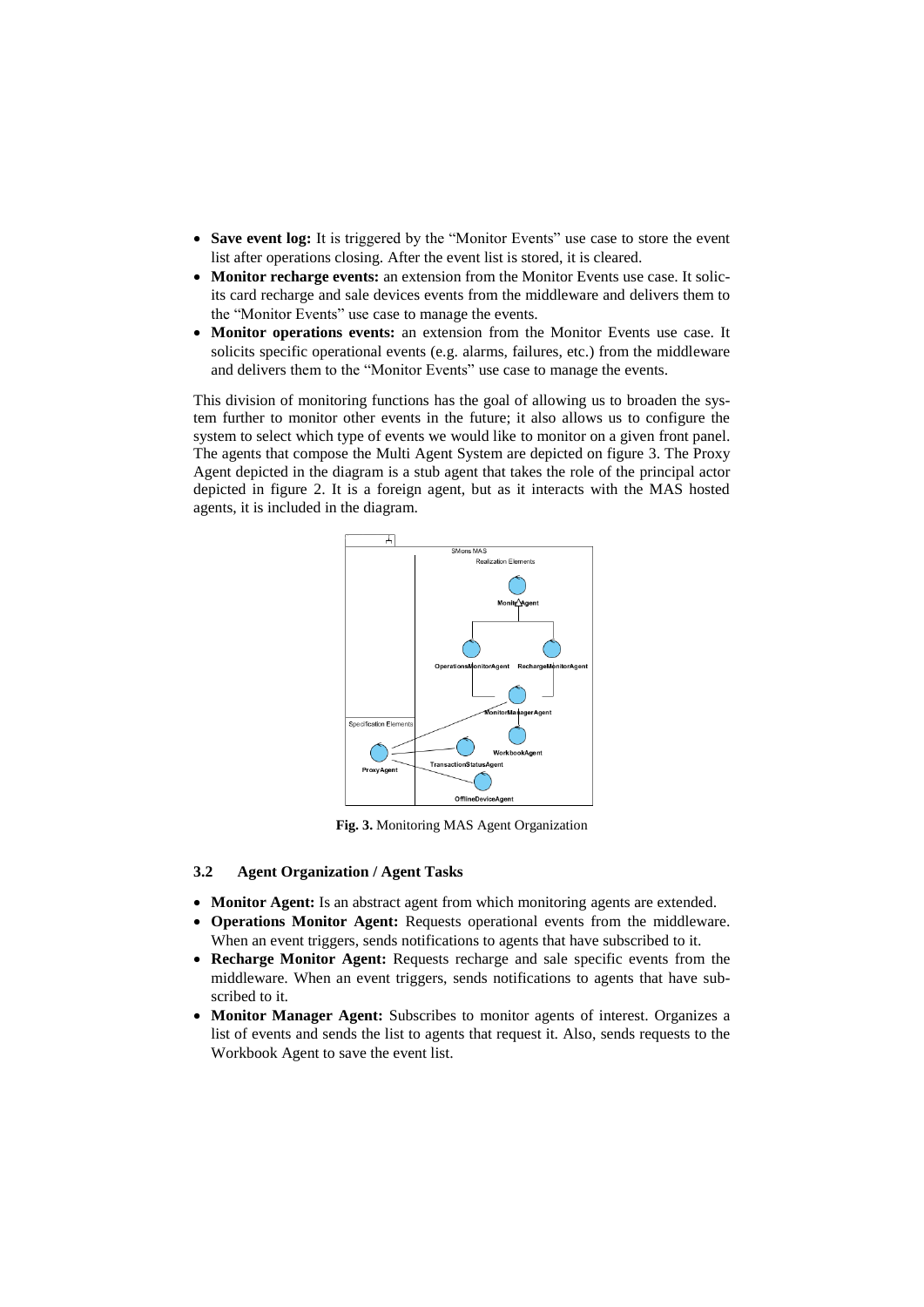- **Workbook Agent:** Receives requests and processes them storing a workbook.
- **Offline Device Agent:** Asks the middleware for devices that haven't communicate in a given time threshold. Sends the device list when requested.
- **Transaction Status Agent:** asks the middleware for current transaction load for different transaction types and stores the transaction status. It sends the transaction type status when requested.

#### **3.3 Agent Interactions**

The Transaction Status and the Offline Devices Agent enact request / inform interactions; these agents make requests to the middleware at fixed intervals to avoid stressing the middleware, and store a snapshot of the system. When a request arrives, they send the last snapshot stored to the requesting agent. This design allows us to accelerate the MAS in the presence of many Proxy Agents; in contrast, the Workbook Agent performs a simple request/inform interaction.

The Monitor Agents play a subscription protocol interaction along with the Monitor Agents, which act as subscribers. They implement both subscribe and unsubscribe protocols and start sending notifications to the subscribed monitor agent(s) as soon as there are events to report. Finally, the Monitor Manager Agent performs both subscription and request/inform interactions. This agent subscribes to Monitor Agents of interest, and allows Proxy Agents to request subscribe / unsubscribe from Monitor Agents. It sends event listings to Proxy Agents following the request/inform protocol.

### **3.4 MAS Ontology**

Although the MAS ontology contains many ontological classes among concepts, predicates and agent actions, we will concentrate on the set of ontological classes that will be unit tested. We present in figure 4 the basic set of ontological classes used within the Multi Agent System. In particular, we will concentrate on the Event concept, which implements a set of abstract methods that ease the communication with the application front panel and facilitate the extension of the application to manage new events.



**Fig. 4.** Basic concepts of the ontology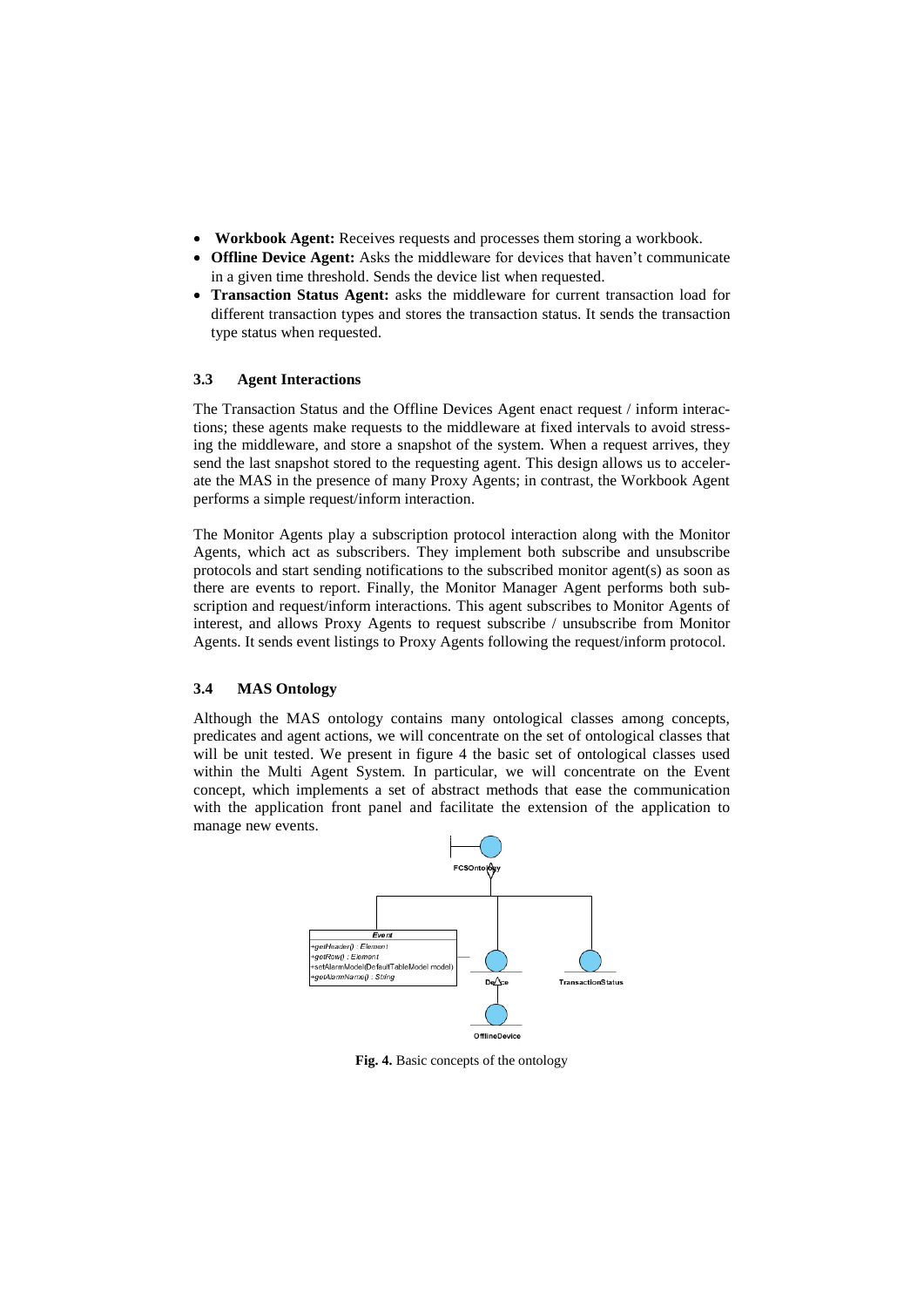As each new event has to extend this set of methods we want to guarantee each implementation with unit testing; these tests fall under the category of Internal Agent Components testing. The getAlarmName method returns a printable name for the event. getRow and getHeader methods return JDOM [11] Element objects that represent the event as a row with its row header, respectively. The setAlarmModel method returns a java swing TableModel object for the front panel to display the event's details. The Device ontological class models a device, a concept that is both used at the Event class and the Monitor Offline Devices use case. For this last purpose, we extend the Device concept into the Offline Device concept including its last communication date. The Transaction Status concept models a snapshot of the status of a transaction type.

#### **3.5 Agent Model**

As we have stated when we presented our testing approach, an agent can be treated as a complex set of objects and their interactions; we have taken advantage of the component diagram from UML2 to model agents, to depict all the internal artifacts that make up the MAS. In figure 5, we depict three of the agents that make up our system, the Monitor Manager Agent, the Recharge Monitor Agent and the Workbook Agent.

- **Workbook Agent:** The agent relies on the WorkbookHandler class to parse an XML workbook representation and transform it to an Excel workbook which is stored as a file. The WorkbookHandler class is a candidate for internal agent components testing.
- **Recharge Monitor Agent:** This agent manages its subscribed agent list through the SubscriberManager class. It also relies on the FCSHelper class to communicate with the middleware. Both classes are candidates for intenal agent components testing.
- **Monitor Manager Agent:** This agent manages the list of alarms received from the monitor agents by means of the AlarmManager class. It also manages the list of monitors to whom it is subscribed with the SubscriberManager class. Both classes are candidates for internal agent components testing. The classes that implement the agent's behavior are worth testing at a higher testing stage.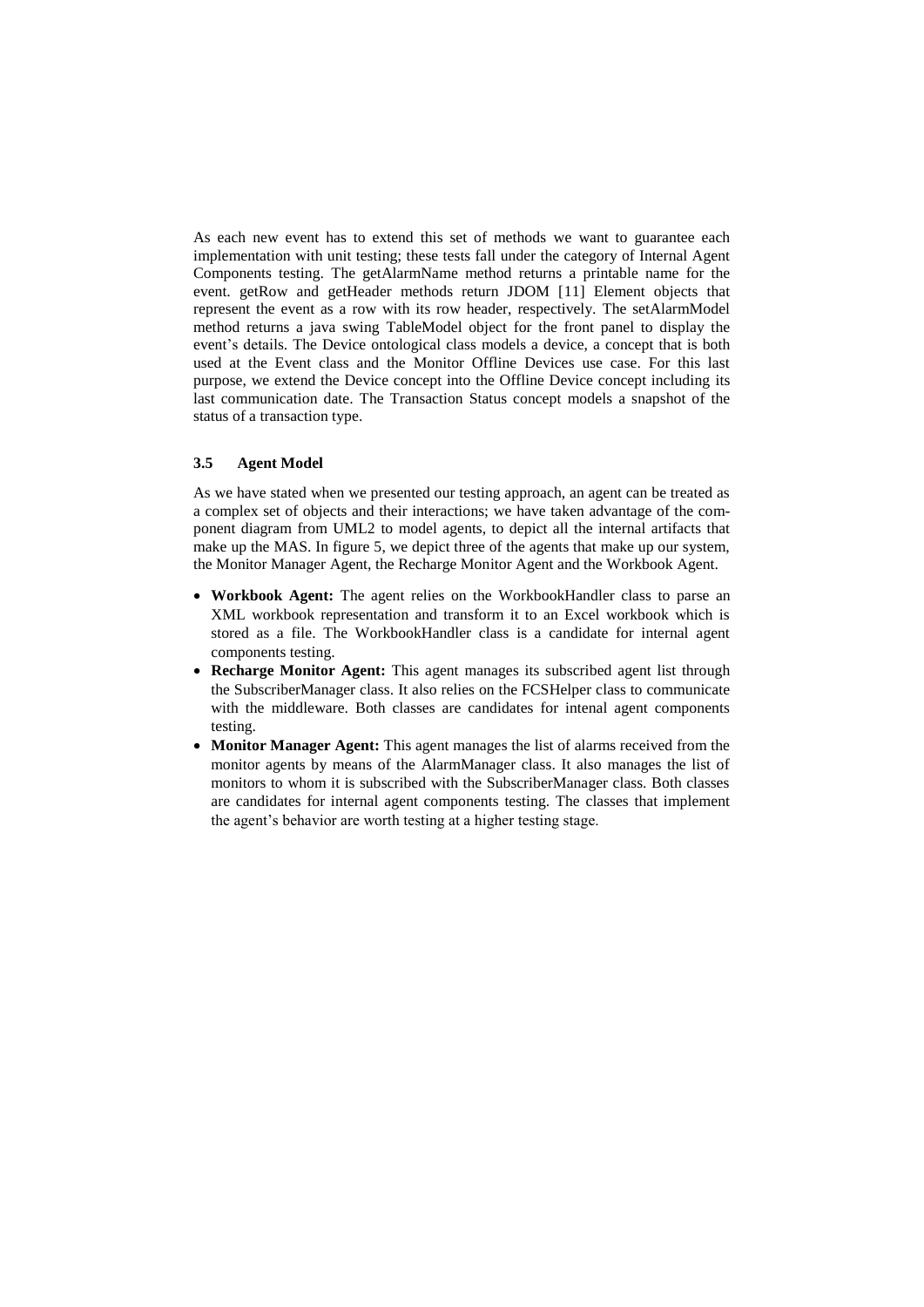

**Fig. 5.** Artifacts of Recharge Monitor, Monitor Manager and Workbook Agent

# **4 The MAS Testing Toolkit**

To perform the TDD strategy, we developed a toolkit to provide us with a set of tools to ease the execution of agent test cases. These tools extend from the JUnit framework, aiming at facilitating the coding of test cases and to focus on the agent aspects that are under test. This way we can focus on the test case execution flow while coding the tests without worrying about managing platform specific coding features, which of itself would require test cases for each test case.

### **4.1 ACL Message Matchers**

The first set of tools is a collection of matchers that allows the analysis of messages received from the agent under test (AUT) to match against test fixtures previously defined in the test case. The matchers implement a library of common ACL message patterns found in agent communication, and take advantage of the JUnit matchers' property of being able to combine custom matchers with the basic matchers that come with the JUnit framework to structure complex assertions. This behavior let us rely on the default matchers to test the most basic ACL message features (e.g. to assert a given message performative, reply with code, sender, ontology or language name, etc).

| ACLMessageMatcher                                                         |  |  |  |
|---------------------------------------------------------------------------|--|--|--|
| +hasAgentAction(Ontology, AgentAction): Matcher <aclmessage></aclmessage> |  |  |  |
| +hasPredicate(Ontology, Predicate): Matcher <aclmessage></aclmessage>     |  |  |  |
| +hasResultItem(ACLMessage, Ontology): Matcher                             |  |  |  |
| +hasResultValue(ACLMessage, Ontology) : Matcher                           |  |  |  |
| +informDone(Ontology): Matcher <aclmessage></aclmessage>                  |  |  |  |
| +informResult(Ontology): Matcher <aclmessage></aclmessage>                |  |  |  |
| +is(T): Matcher <t></t>                                                   |  |  |  |
| +isAgentAlive(): Matcher                                                  |  |  |  |
| +isInformDone(Ontology): Matcher <aclmessage></aclmessage>                |  |  |  |
| +isInformResult(Ontology): Matcher <aclmessage></aclmessage>              |  |  |  |

**Fig. 6.** The ACL matchers set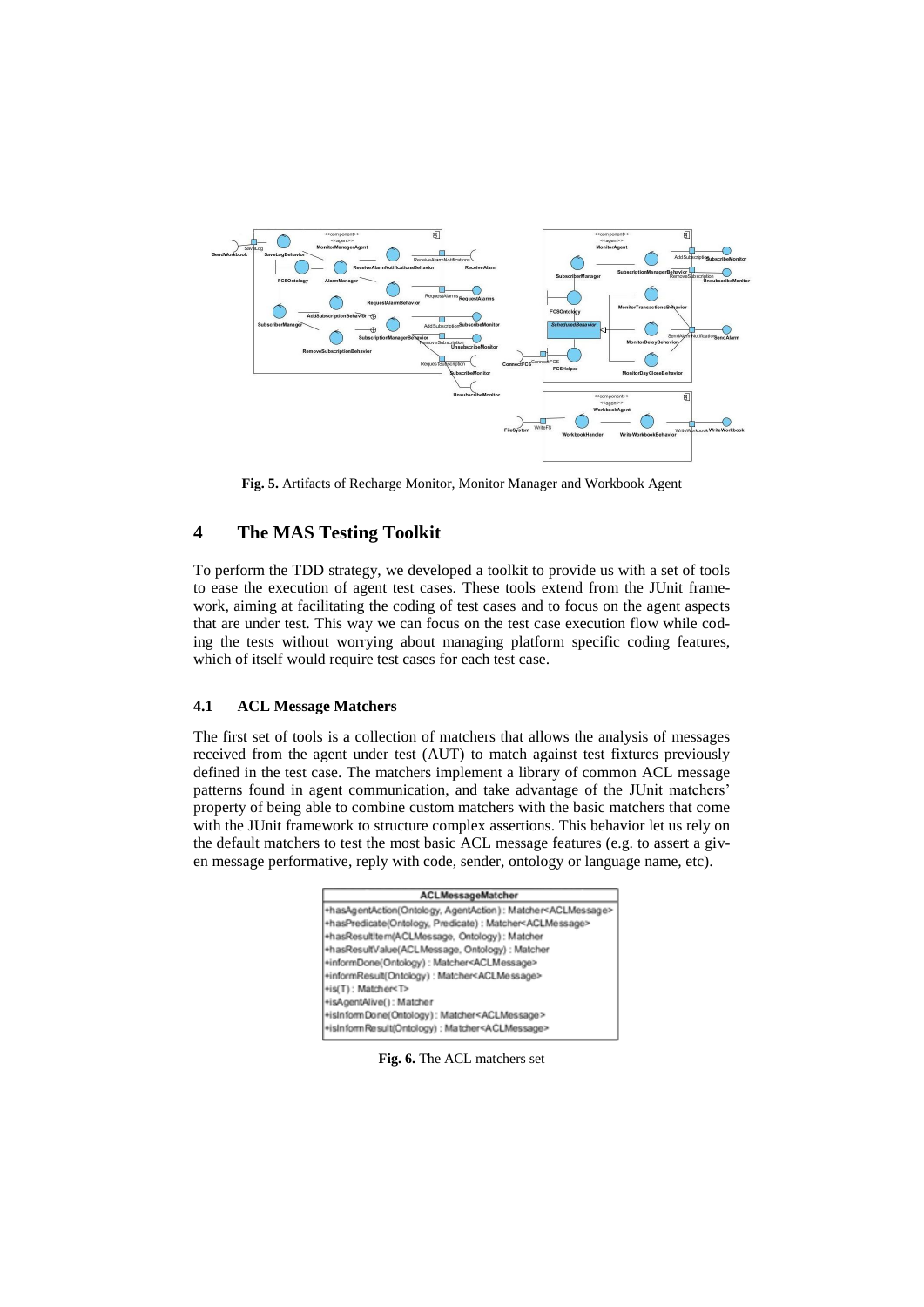Figure 6 depicts the matcher library. Among others, we developed matchers for a given agent action or predicate from an ontology, matchers that look for the presence of a value or an item in a set of values from a result ACL message. These matchers need to be aware of the message's ontology in order to decode correctly the message content and perform the assertion. Also, there are matchers to assert the basic ACL Messages INFORM performative with Done predicate, or an ACL message with an INFORM performative and Result predicate. We also developed a matcher that queries the AMS if an agent is present or not in the agent platform.

#### **4.2 The Mock Agent**

To implement the mock agent infrastructure, we developed three components: The mock agent itself, a mock ontology and a mock agent gateway to create, destroy and configure mock agents. The mock ontology is depicted in figure 7 [13]. It consists of two agent actions that allow the mock agent gateway to configure the mock agents with their test expectations (i.e. messages that mock agents are going to exchange with the AUT).



**Fig. 7.** The Mock Ontology

The "Record Messages" agent action sends the mock agent a set of predefined ACL messages, while the "Record Delayed Messages" agent action adds a tick to set the mock agent´s timer. The mock agent can be configured to operate in two different modes. In the first mode, it listens to ACL Messages and when a message is received, it replies the sender with the next message in its circular message queue. This mode is configured sending the mock agent a "Record Messages" agent action. This allows replaying the mocking actions without the need to reconfigure the Mock Agent.

On the latter mode, it sends the ACL messages on its message queue, on time intervals according to the configuration received. When the last message has been sent, the agent behavior stops. This mode is configured sending the mock agent a "Record Delayed Messages" agent action. The mock agent gateway is depicted in figure 8.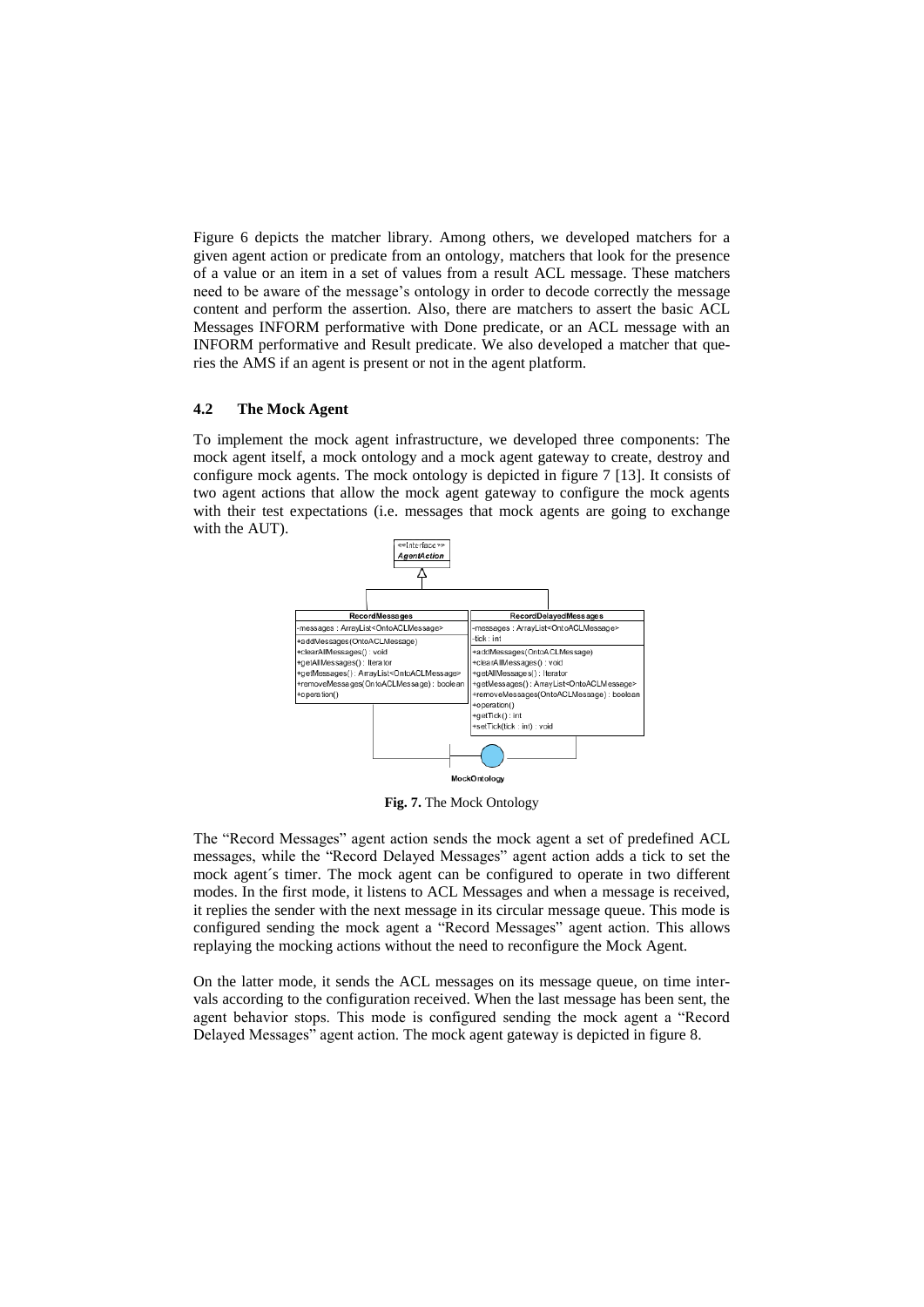

**Fig. 8.** The Mock Agent Gateway

It is implemented as a singleton, in order to have only one instance for all mock agents in a given test case. The last parameter of the createMockAgent method can be either the MESSAGES constant to configure the agent on the basic mode, or DELAYED MESSAGES to configure the agent in the ticking message mode.

# **5 Remarks on TDD of MAS**

In the previous sections, we have presented our approach to MAS testing and the tools we developed to follow our testing procedure. We have also summarized as much as possible the MAS developed following this test driven approach. Now in this last section, we will present some practical issues and insights into implementing a test driven development process for MAS.

The first issue is the test case design [3] [6]. As we go up the MAS testing V-model, the test cases become more complex as more actors get involved in each test case. Our starting point was to check all the tasks and roles played by each agent based on the MAS' use cases and interaction model. To perform system testing, it is indispensable to identify all the roles the agent can impersonate in the interaction model. For each agent role, we then identified the agents with which our AUT (Agent under Test) interacted. Depending on the kind of interaction, we decided if those agents were going to be impersonated by mock agents, test stub agent or in the worst case, the real agent itself. Then, we created the positive and negative test cases for the AUT. Negative cases are very important in MAS testing, as we cannot expect to always receive a "positive" answer from the interacting agent. The positive test cases' goal is to discover whether the AUT fulfills its agent contract and conforms to the agent's design [12]. Negative test cases, on the other hand, have two goals; one is to test the agent's error management mechanisms and the other is to reveal faults in the agent's implementation through failures [12].

Some basic negative cases we implemented for each agent were sending ACL messages with FAILURE performative after a request to test the AUT failure handling mechanism, and to send the AUT an ACL message with an unexpected performative or content, in order to assert that the AUT answers the request with a NOT UNDERSTOOD performative. Other interactions needed more complex negative cases. For example, how the AUT handles subscribing / unsubscribing to an already subscribed / unsubscribed agent in a subscription protocol.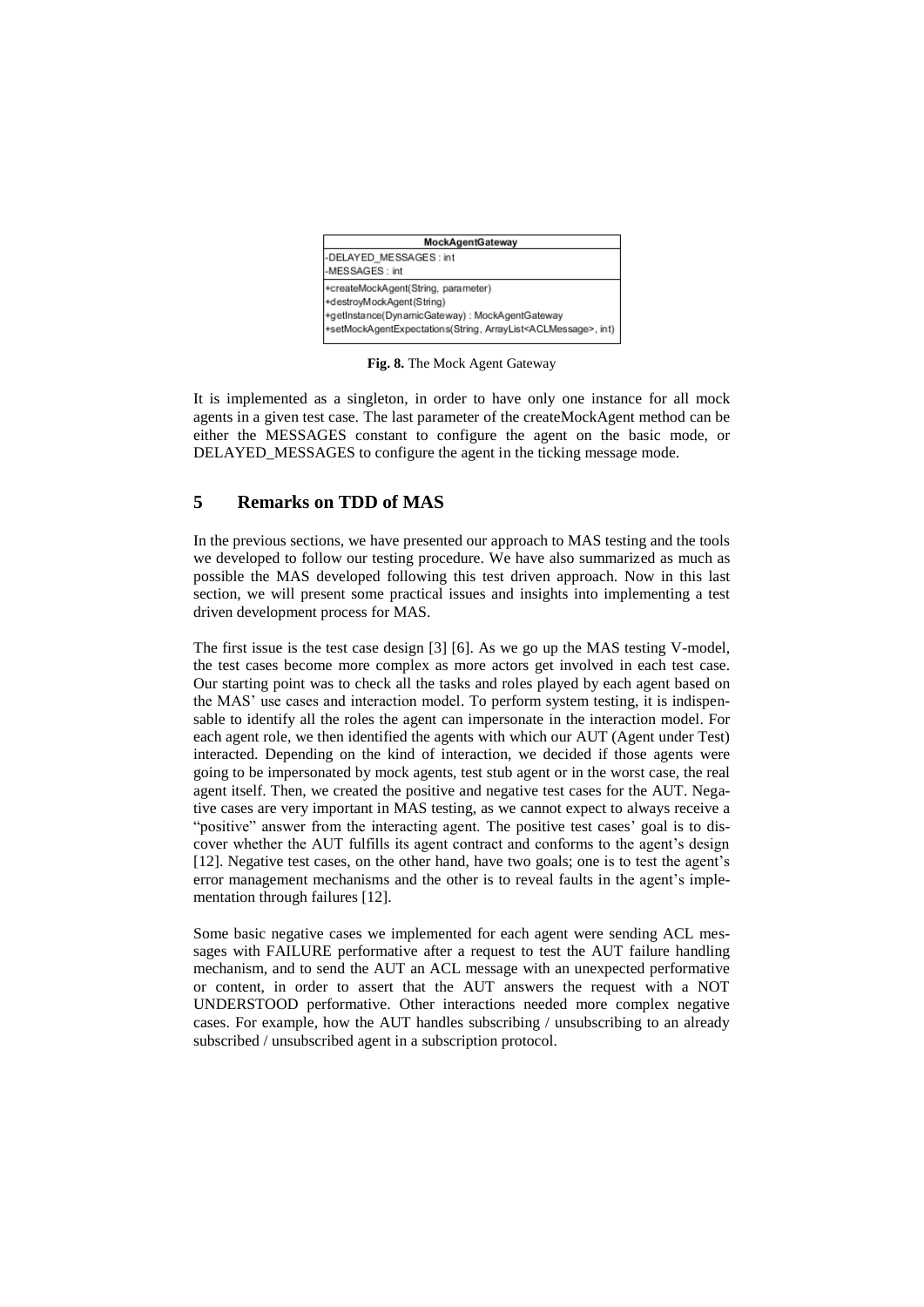The test cases for the MAS agents are shown in table 1. The transaction status and offline devices monitor agents have simple test cases: one positive test case (testRequest) and two negative test cases (testInvalidRequest and testInvalidPerformativeRequest). These agents are tested through the stub agent issuing ACL messages for each of the test cases. These test cases are performed at the agent test level. The workbook agent also has the same positive and negative test cases, but it also includes an internal agent components test level test case to test the workbook handler component. This test case included complex assertions to check that the log file was created, the file name and size, and then during the test case the workbook file was opened to check if it had the correct number of sheets and random cells were looked up in the file to check that they existed.

The monitor manager agent and the monitor agent were tested at the system testing level, as they needed the existence of a set of agents to operate. In each case, the other participant in the conversation was impersonated by a mock agent. The first test cases tested the subscribe / unsubscribe protocol. Tests included adding subscriptions and then adding again the same subscription as a negative case. On the first test case, it was affirmed that the subscriber/participant be included on the subscriber/participant list of the AUT; in the latter test case it was affirmed that the correct messages were exchanged between the agents and the AUT managed the error condition. The latter test cases are composite as the subscription protocol should be enacted first in order for the AUT to send/receive events notifications.

| Agent                                   | <b>Test Stage</b>                | <b>Test Name</b>               |
|-----------------------------------------|----------------------------------|--------------------------------|
| <b>Transaction Status Monitor Agent</b> | <b>Agent Testing</b>             | testRequest                    |
|                                         |                                  | testInvalidRequest             |
|                                         |                                  | testInvalidPerformativeRequest |
| <b>Offline Device Monitor Agent</b>     | <b>Agent Testing</b>             | testRequest                    |
|                                         |                                  | testInvalidRequest             |
|                                         |                                  | testInvalidPerformativeRequest |
| Workbook Agent                          | <b>Internal Agent Components</b> | testWorkbookHandler            |
|                                         | <b>Agent Testing</b>             | testRequest                    |
|                                         |                                  | testInvalidRequest             |
|                                         |                                  | testInvalidPerformativeRequest |
| Monitor Manager Agent / Monitor Agent   | System testing                   | testAddSubscription            |
|                                         |                                  | testAddInvalidSubscription     |
|                                         |                                  | testRemoveSubscription         |
|                                         |                                  | testRemoveInvalidSubscription  |
|                                         |                                  | testExportAlarms               |
|                                         |                                  | testReceiveAlarm               |

**Table 1.** Test cases

An interesting fact of this testing level was that it was conducted concurrently with passive and active testing mechanisms. This is, while the test cases were running, we were monitoring the message exchange trace between the agents and analyzed both sets of results when the test case concluded. A transcription of the messages exchanged during the subscription protocol testing (from the monitor manager agent point of view) and captured by a sniffer agent is shown on figure 9.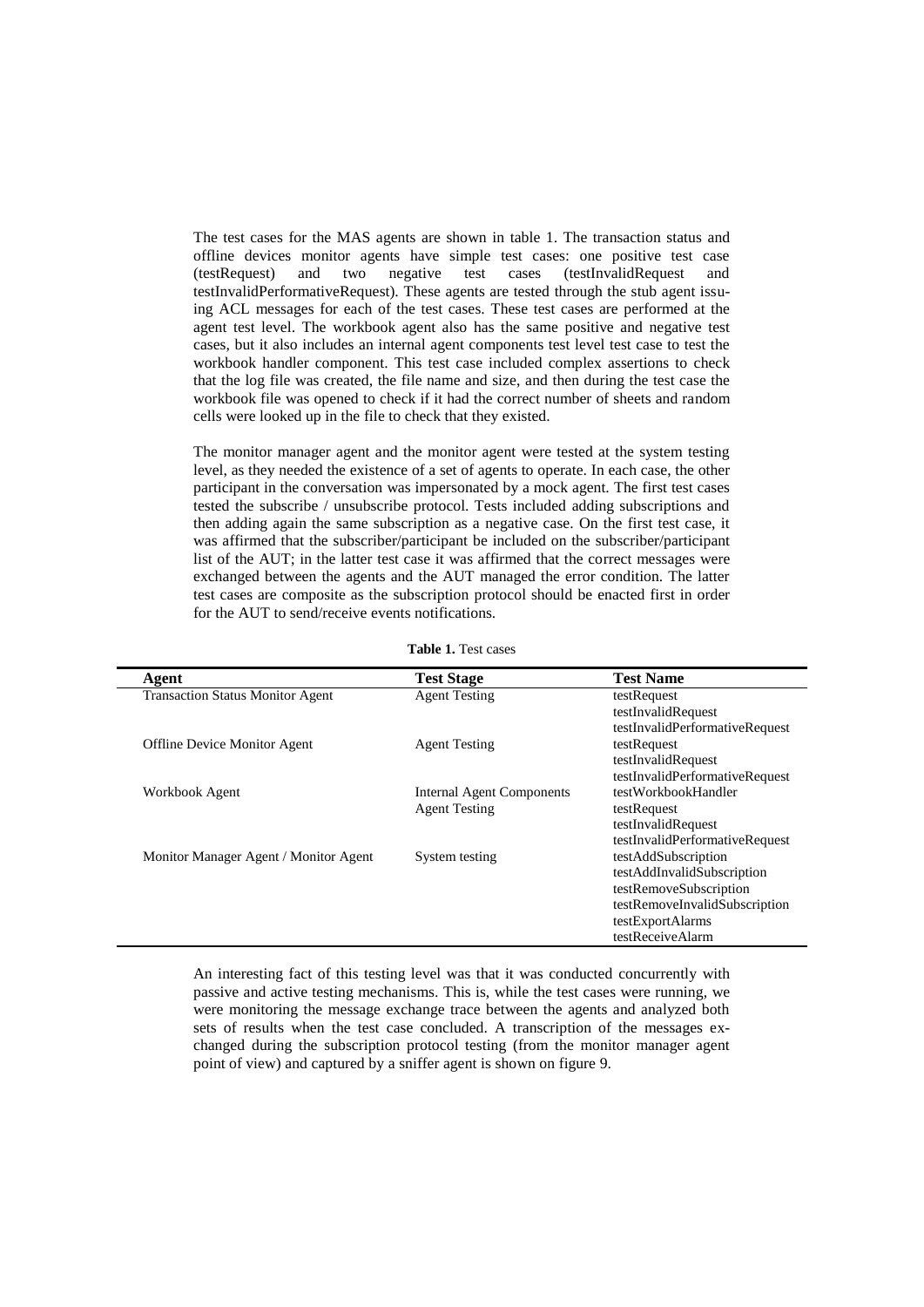In the figure, the ACL messages traces correspond to the following operations: (1-4) depict the creation of two mock agents that will assist in testing the subscription protocol; (5-6) are the messages with the Mock ontology setting the mock agents expectations. These operations set the test fixture needed for the test. Messages (7-10) depict a subscription request to the first mock agent while messages (11-14) depict a subscription request to the second mock agent. The test case finalizes asking the Monitor Manager Agent for the list of subscribed agents (15-16) to proceed to perform the test assertions. Messages (17-24) are a replay of the test fixture (negative test case). Messages (25-26) again request the list of subscribed agents from the Monitor Manager Agent to proceed to perform the test assertions. At this point, we check also that the Monitor Manager Agent has enacted the protocol for failure, has reacted to the error condition and hasn't died. Finally, messages (27-30) destroy the mock agents after concluding the test cases.



**Fig. 9.** ACL messages exchanged during the subscription protocol test cases (Monitor Manager Agent).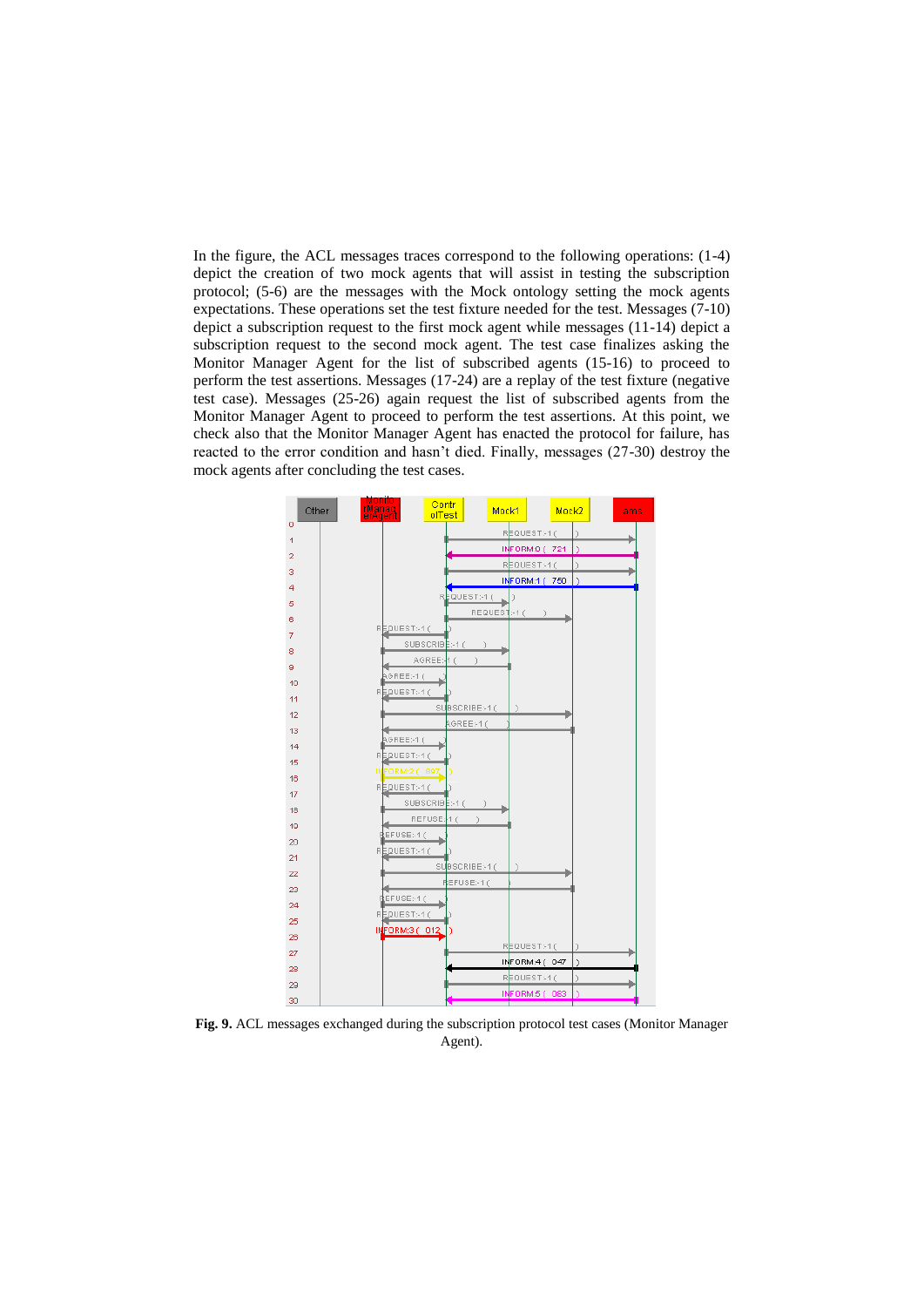From this exercise, it is clear how the monitoring tools from the agent platform can be effectively used during the test cases execution to follow the test case execution path and obtain an insight to what is happening inside the agent platform during the test. They also give traces of faulty message exchanges or misprocessing that otherwise would be very hard to detect during the forensic review of the ACL messages traced. This demonstrates how active and passive MAS testing approachs can be combined to holistically perform the agent testing activity

Another great lesson from this exercise is how the test driven development helps improve the system while designing the test cases. This is evident as the Query Agent Subscriptions agent action was not initially considered as an action for the Monitor Manager Agent, and it had to be included in order to check the subscription list of the agent and perform the assertions needed to validate the test case.

# **6 Conclusions**

In this article we present a testing approach for Multi Agent Systems. We have carefully avoided making references to any development paradigm or agent platform in order to keep the approach as methodology agnostic as possible; our goal was to present a testing method that can be applied to any type of MAS system without regard for the underlying design methodology or platform. Based on the V-Model, we have presented a set of testing stages to follow while developing a Multi Agent System. The blueprints of the testing toolkit developed for our test driven development activities were also presented, in an attempt to share their functionality and enable other researchers to implement and extend their functionality [12].

We also presented some insights into the test plan development and showed how running the test cases can be performed with active and passive testing approaches concurrently, in order to have a more holistic view of the system's behavior while performing the test cases.

### **7 REFERENCES**

- 1. G. Caire, M. Cossentino, et. al., "Multi-Agent Systems Implementation and Testing". Proc. of the 4th "From Agent Theory to Agent Implementation" Symposium, (2004)
- 2. D. Nguyen, A. Perini, P. Tonella, "A Goal-Oriented Software Testing Methodology". Springer Berlin / Heidelberg, Lecture Notes in Computer Science Vol. 4951 pp. 58-72, ISSN 978-3-540-79487-5 (2008)
- 3. R. Coelho, U. Kulesza, A. von Staa, C. Lucena, "Unit Testing in Multi-agent Systems using Mock Agents and Aspects". Proc. Of the SELMAS'06, (2006)
- 4. E. Cortese, G. Caire, R. Bochicchio, "JADE Test Suite User Guide". TILab, (2005)
- 5. Z. Houhamdi, "Multi-Agent systems Testing: A Survey". International Journal of Advanced Computer Science and Applications Vol. 2, No. 6, ISSN 2156-5570 (2011)
- 6. C. D. Nguyen, A. Perini, C. Bernon, et. al., "Testing in Multi Agent Systems". Proceedings of AOSE'10 International Conference, ISBN: 978-3-642-19207-4 (2011)